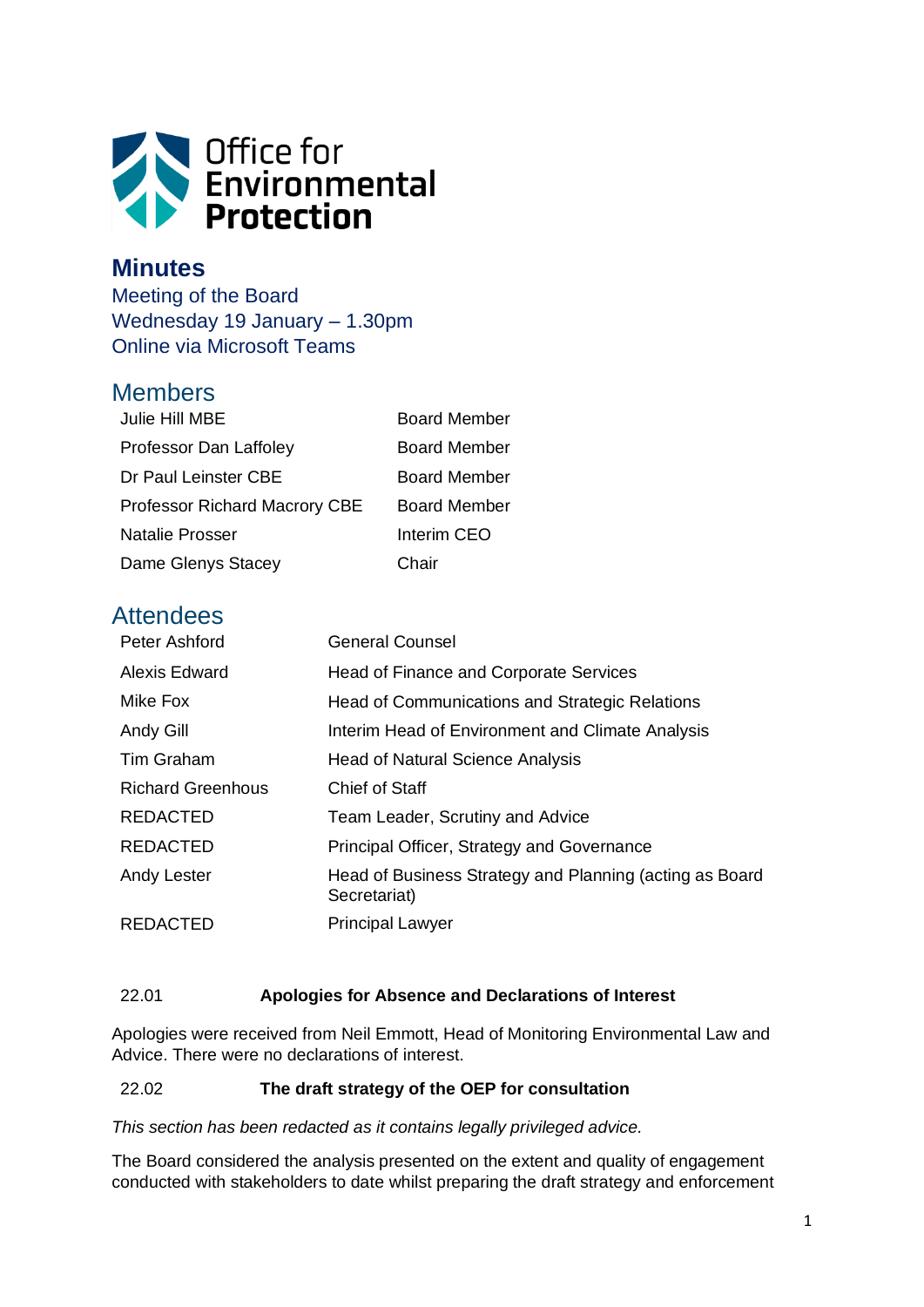policy for consultation. The Board discussed that stakeholders had been actively engaged in the various discussion forums established, their insight had been valuable, and had been considered by the Board in its review of the draft strategy and enforcement policy in December.

The Board **AGREED** that the consultation be open for a period of eight weeks, closing on Tuesday 22 March.

The Board discussed the approach to consultation in Northern Ireland. It noted the expected time at which the remit of the OEP in Northern Ireland might be approved by the Northern Ireland Assembly, and the sequence of this and the consultation opening and closing. It noted the risks of delay to this approval. It received assurance that the OEP could adopt a strategy for its remit in England if this delay was long. In these circumstances a separate consultation in Northern Ireland would be required.

The Board **AGREED** that the consultation should close a minimum of four weeks after the decision of the NI Assembly in respect of the OEP's NI remit. It further **AGREED** to delegate a decision to extend the consultation for up to two weeks to the Interim CEO in consultation with the Chair to preserve this four week period.

The Board considered the questions proposed for consultation. It judged them appropriate, and sufficiently open to garner the input and range of views sought. It recommended that additional questions be considered to seek views on the strategic objectives as a group, and to seek understanding on confidence in the strategy as a whole. The latter could be a quantitative question. **ACTION** Head of Business Strategy and Planning.

The Board discussed the draft strategy as a whole and made recommendations for improvement. These included to quantify consistently what is meant by the OEP being a small organisation, to review the use of sub-headings in part 2 and to make our references to human health and wellbeing more consistent.

The Board conducted reviewed each section of the strategy in detail, making a number of drafting recommendations. Officers captured specific recommendations for phrasing, grammar and emphasis and undertook to adopt or consider each, as relevant to the Board's discussion. **ACTION** Head of Business Strategy and Planning.

The Board considered the enforcement policy. It commended the policy as a whole, making a small number of specific drafting recommendations. These were captured and Officers undertook to adopt in the final policy presented for consultation. **ACTION** Principal Lawyer.

Having conducted this detailed review and discussion, the Board **AGREED** that a strategy, enforcement policy and consultation document substantially in the form set out to it be published on 25 January, with the final form delegated to the Interim CEO in consultation with the Chair following Officers' reflections on the Board's comments and discussion.

The Board discussed the outline launch event and communications plan presented. The Board recommended that further consideration be given to promotion of the consultation through social media. This may be through a planned series of interactions, through socialisation of some of the infographics depicted in the draft strategy, quotes from the event, or similar activity. The Head of Communications and Strategic Engagement would consider further **ACTION**.

It noted that the event in January is planned as a functional event to launch our consultation to stakeholders, ahead of a launch in April where the Board would be invited to participate. It